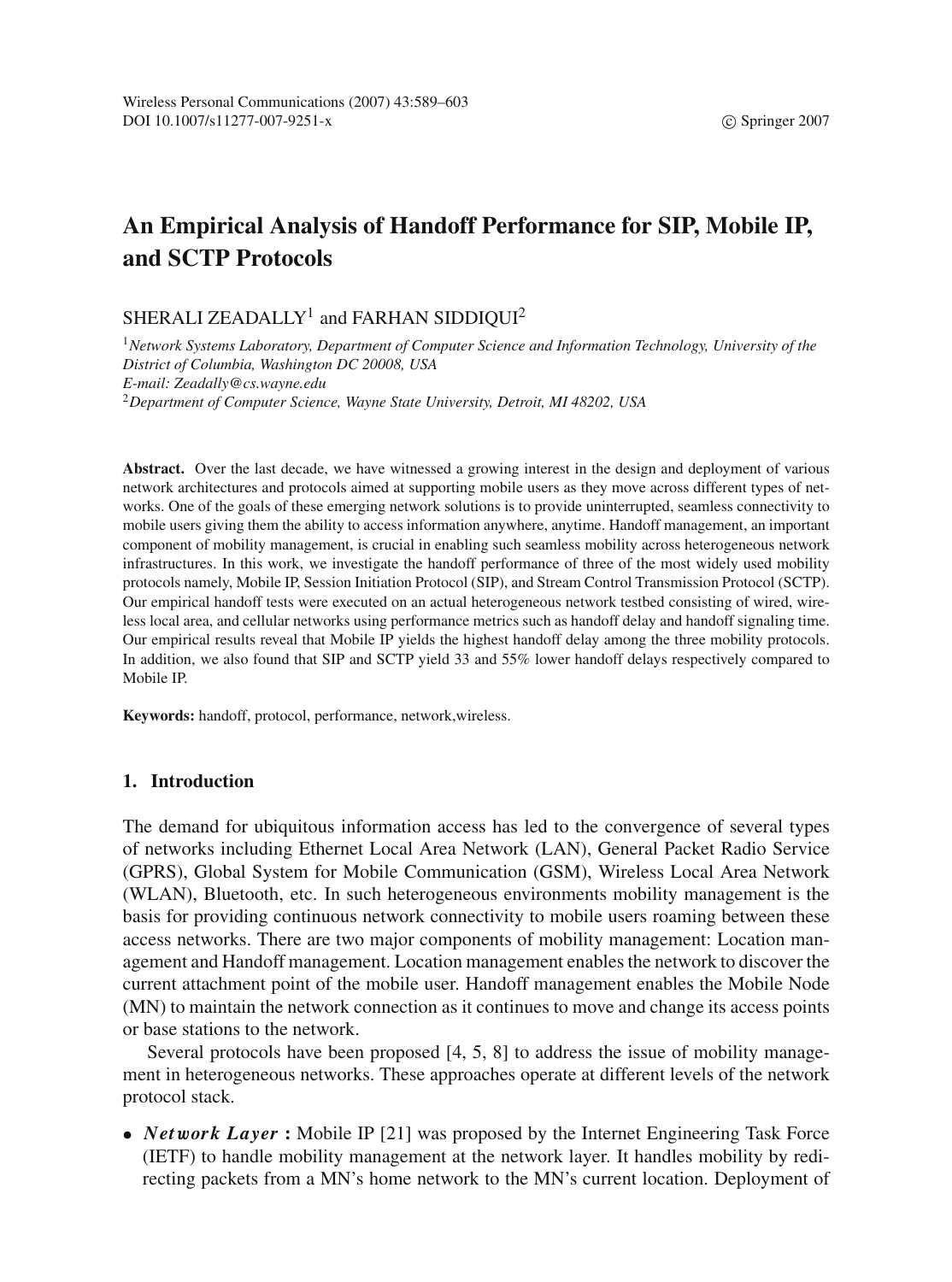# 590 *S. Zeadally and F. Siddiqui*

Mobile IP requires network servers including a home agent and a foreign agent that are used to bind the home address of a MN to the care-of address at the visited network and provide packet forwarding when the MN is moving between IP subnets. It is worthwhile noting that Mobile IP refers to Mobile IP version 4 throughout this paper.

- *Application Layer*: The Session Initiation Protocol (SIP) [23] is an application layer protocol that keeps mobility support independent of the underlying access technologies. With the SIP approach, when an MN moves during an active session into a different network, it first receives a new network address, and then sends a new session invitation to the Correspondent Node (CN) Subsequent data packets from the CN are forwarded to the MN using the new address. The MN also needs to register its new IP address with a SIP server called a Registrar to enable other nodes on the network to reach it by querying the Registrar server.
- *Transport Layer*: A third approach for mobility management has been proposed that operates at the transport layer. The Stream Control Transmission Protocol (SCTP) [29] uses this approach. The SCTP-based approach uses multihoming to implement mobility management. The multihoming feature allows SCTP to maintain multiple IP addresses. Among those addresses, one address is used as the primary address for the current transmission and reception. Other addresses (secondary) can be used for retransmissions. The multihoming feature of SCTP provides the basis for mobility support since it allows a MN to add a new IP address, while holding an old IP address already assigned to it.

In this paper we present an empirical analysis of handoff performance for SIP, Mobile IP and SCTP protocols running over different types of wired/wireless access networks. The rest of this paper is organized as follows. We present related works and contributions of this paper in Section 2. In Section 3 we give an overview of the three mobility management protocols: SIP, Mobile IP, and SCTP. Section 4 presents the experimental procedures and testbed setup used to conduct our performance evaluation tests. In Section 5 we present an analysis of handoff performance results. Finally, in Section 6 we make some concluding remarks and we discuss future work in Section 7.

# **2. Related Works and Contributions**

#### 2.1. Related Works

In the past few years, many researchers have investigated the performance of mobility protocols such as Mobile IP, SIP, and SCTP over wired and wireless networks.

In the area of Mobile IP performance, Hernandez and Helal [14] identified the limitations of Mobile-IP in terms of throughput, handoff and packet loss of a train moving at different velocities and the effect of different base station interleaving distances on throughput and packet loss. Saleh [24] investigated the performance of Mobile IP in the context of an interworking architecture between 802.11 WLAN and 2.5/3G CDMA cellular networks. Zhang et al. [34] proposed a mailbox-based approach that combines the benefits of approaches such as mobile IP route optimization and local registration to achieve adaptive location management.

The study of SIP performance has also received a lot of attention recently. Yeh et al. [33] discussed the implementation of SIP terminal mobility and presented a performance evaluation of SIP user agents developed with open-source libraries. They measured the delay involved using SIP mobility in both, IPv4 and IPv6 environments. They found that SIP mobility is suitable for supporting seamless handoffs for VoIP communications. Gokhale and Lu [13] demonstrated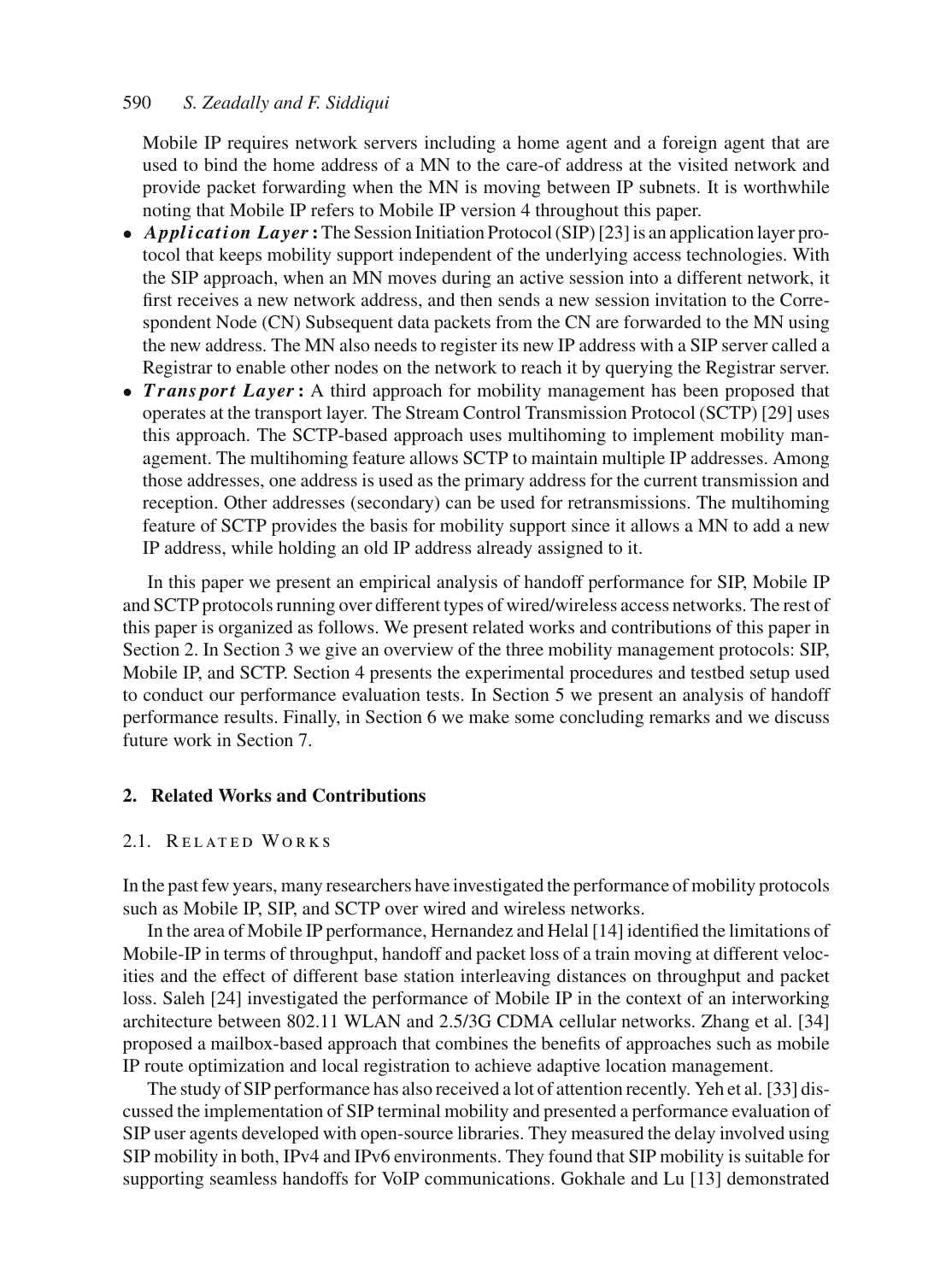the feasibility of using SIP-based APIs in heterogeneous network infrastructures to measure the signaling performance of VoIP using SIP. Fathi et al. [9] presented an empirical evaluation of the session setup delay of SIP. They concluded that SIP-over-UDP makes the session setup delay 30% less than SIP-over-TCP. They also found that the SIP setup delay is much lower than the H.323 setup delay. Wu et al. [32] presented an analysis of the delay associated with vertical handoff using SIP in the WLAN-UMTS internetworking environments. Their analytical results showed that WLAN-to-UMTS handoff incurs unacceptable delay for supporting real-time multimedia services, and is mainly due to transmission of SIP signaling messages over erroneous and bandwidth- limited wireless links.

In the case of SCTP, several performance-related issues have been explored by various researchers. Shi et al. [26] presented a performance evaluation of SCTP in wireless environments and they found that SCTP-multihoming can provide better throughput performance and more robustness in wireless multi-access scenarios. Liu et al. [18] proposed a new approach to improve the performance of SCTP in wired-wireless environments by avoiding unnecessary congestion window decreases. Fracchia et al. [1] proposed a modification to the SCTP protocol to support the selection of the best available path based on available bandwidth and packet losses. Funasaka et al. [2] proposed a new path switching strategy for SCTP to improve the switching delay performance.

# 2.2. CONTRIBUTIONS OF THIS WORK

Park and Dadej [20] have also investigated the performance of various IP mobility architectures. They provided recommendations for using mobile IP and related optimization mechanisms for selected wireless Internet applications. However, their performance results (similar to many other previous published results in this area) were based entirely on simulation tests using the OPNET modeling environment. In contrast, one of the goals of this work was to investigate handoff performance by exploiting *practical* performance measurement tests (under typical network conditions) over real heterogeneous wired/wireless networks. By performing our measurement tests over a real network testbed, we have a deeper insight into the actual performance delivered by actual systems and networks (compared to performance analyses done using only simulation which often makes it hard to capture practical constraints and limitations of real networks). Based on the early discussions presented on related works, we conclude that the performance of each of the mobility protocol (SIP, SCTP, Mobile IP) has indeed been *extensively* analyzed and studied by many other researchers. However, little work has been done (to the best of our knowledge) on side-by-side performance comparisons of SIP, SCTP, and Mobile IP. To address this issue, in this paper, we present a side-by-side empirical evaluation of handoff performance of all three mobility protocols when running over an actual heterogeneous network composed of wired and wireless networks. This is another major contribution of this work.

# **3. Mobility Protocols**

#### 3.1. Mobility With SIP

Session Initiation Protocol is an application-layer control protocol that can establish, modify, and terminate multimedia sessions [23]. SIP defines several logical entities, namely user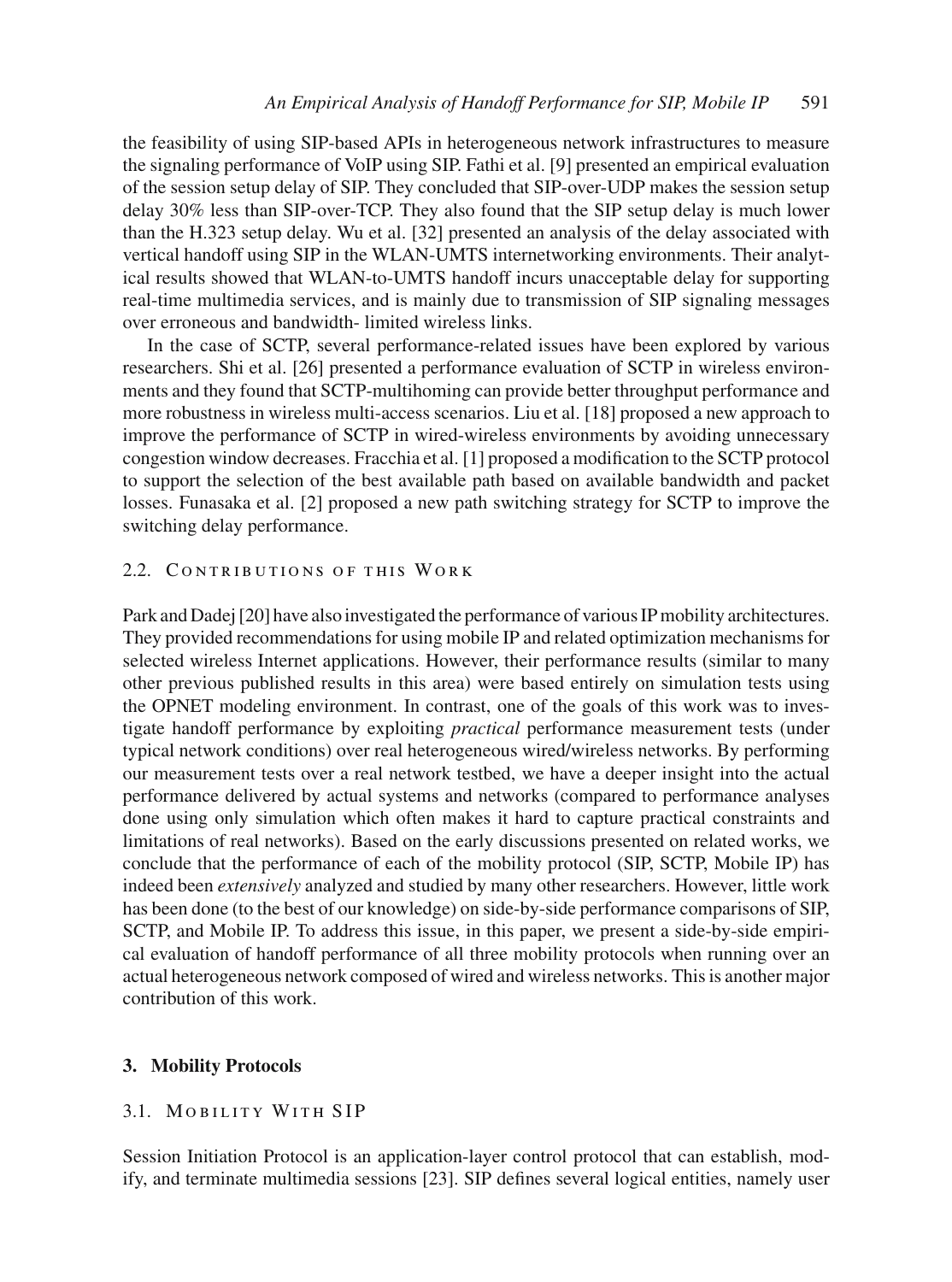# 592 *S. Zeadally and F. Siddiqui*

agents, redirect servers, proxy servers, and registrars. SIP inherently supports personal mobility and can be extended to support service and terminal mobility [25]. Terminal mobility allows a device to move between IP sub-nets, while continuing to be reachable for incoming requests and maintaining sessions across subnet changes. Mobility of hosts in heterogeneous networks is managed by using the terminal mobility support of SIP.

Terminal mobility requires SIP to establish a connection either during the start of a new session, when the terminal or MN has already moved to a different location, or in the middle of a session. The former situation is referred to as *pre-call mobilit*y, the latter as *mid-call* or *in-session mobilit*y. For pre-call mobility, the MN re-registers its new IP address (acquired via DHCP in the case of WLAN and Ethernet networks and from the Gateway GPRA Support Node in the case of GPRS networks) with the Registrar server by sending a REGISTER message, while for mid-call mobility the terminal needs to notify the CN or the host communicating with the MN by sending a re-INVITE message about the terminal's new IP address and updated session parameters. The CN starts sending data to the new location as soon as it receives the re-INVITE message. The MN also needs to register with the redirect server in the home network for future calls. Figure 1 shows the messages exchanged for setting up a session between a MN and a CN and continuing it after changing the access network.

# *3.1.1. SIP Protocol Structure*

Session Initiation Protocol [23] is structured as a layered protocol, which means that its behavior can be described in terms of a set of fairly independent processing stages with only a loose coupling between each stage. The lowest layer of SIP deals with the syntax and encoding of SIP information. The encoding is specified using an augmented Backus-Naur Form grammar (BNF) [3]. The second layer is the transport layer. It defines how a client sends requests and receives responses and how a server receives requests and sends responses over the network. The third layer is the transaction layer. Transactions constitute a fundamental component of SIP. A transaction is a request sent by a client (using the transport layer) to a server, along with all responses corresponding to that request sent from the server back to the client. The transaction layer handles application-layer retransmissions, matching of responses to requests, and application-layer timeouts. The transaction layer has a client component (referred to as a client transaction) and a server component (referred to as a server transaction). The layer above the transaction layer is called the Transaction User (TU). When a TU wishes to send a request, it creates a client transaction instance and passes the request along with the destination IP address, and port to which to send the request. A TU that creates a client transaction can also cancel it. When a client cancels a transaction, it requests the server to stop further processing, and to revert to the state that existed before the transaction was initiated, and generate a specific error response corresponding to that transaction. This is done with a CANCEL request.

# 3.2. Mobility with Mobile IP

Mobile IP is a mobility management protocol proposed to solve the problem of node mobility by redirecting packets to the MN's current location. The Mobile IP architecture is shown in Figure 2. Its main components include a Home Agent (HA) and a Foreign Agent (FA). HA is a router on a MN's home network, which encapsulates datagrams for delivery to the MN when it is away from home, and maintains current location information for the MN. FA is a router on a MN's visited network (foreign network) that provides routing services to the MN when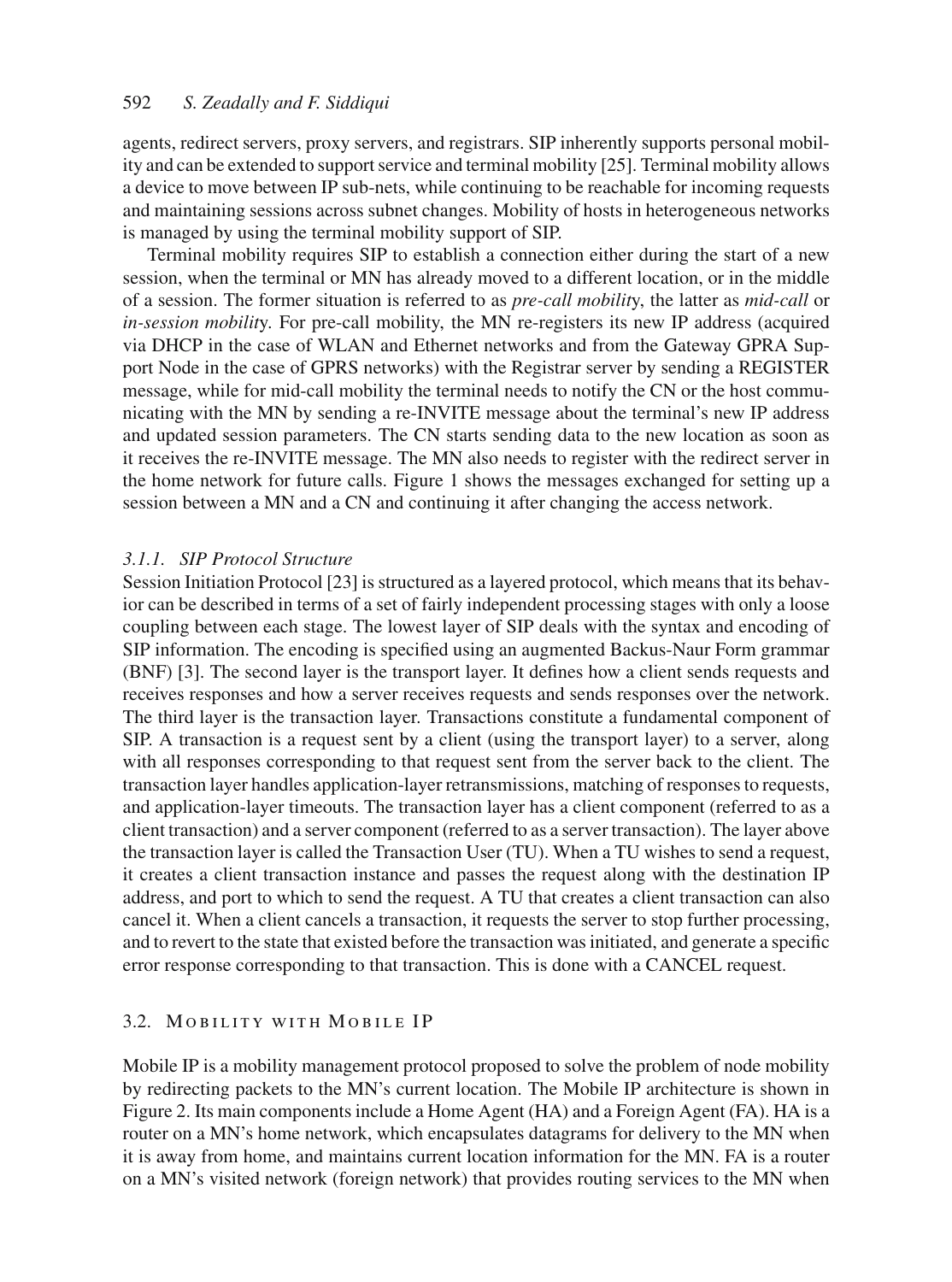

*Figure 1.* SIP-based mobility management.

registered. The FA decapsulates and delivers datagrams, tunneled by the MN's HA to the MN. When a MN moves out of its home network it must obtain another IP. So, in Mobile IP, a mobile host uses two IP addresses: a fixed home address (a permanent IP address assigned to the host's network) and a *care-of-address* – a temporary address from the new network (i.e., foreign network) that changes at each new point of attachment [5]. When the MN moves, it needs first discover its new care-of-address. The care-of-address can be obtained by periodic advertising from the FA through broadcasting. The MN then registers its care-of-address with its home agent by sending a Registration Request to its home agent via the foreign agent. The HA then sends a Registration Reply either granting or denying the request. If the registration process is successful, any packets destined for the MN are intercepted by the HA, which encapsulates the packets and tunnels them to the FA where decapsulation takes place and the packets are then forwarded to the appropriate MN.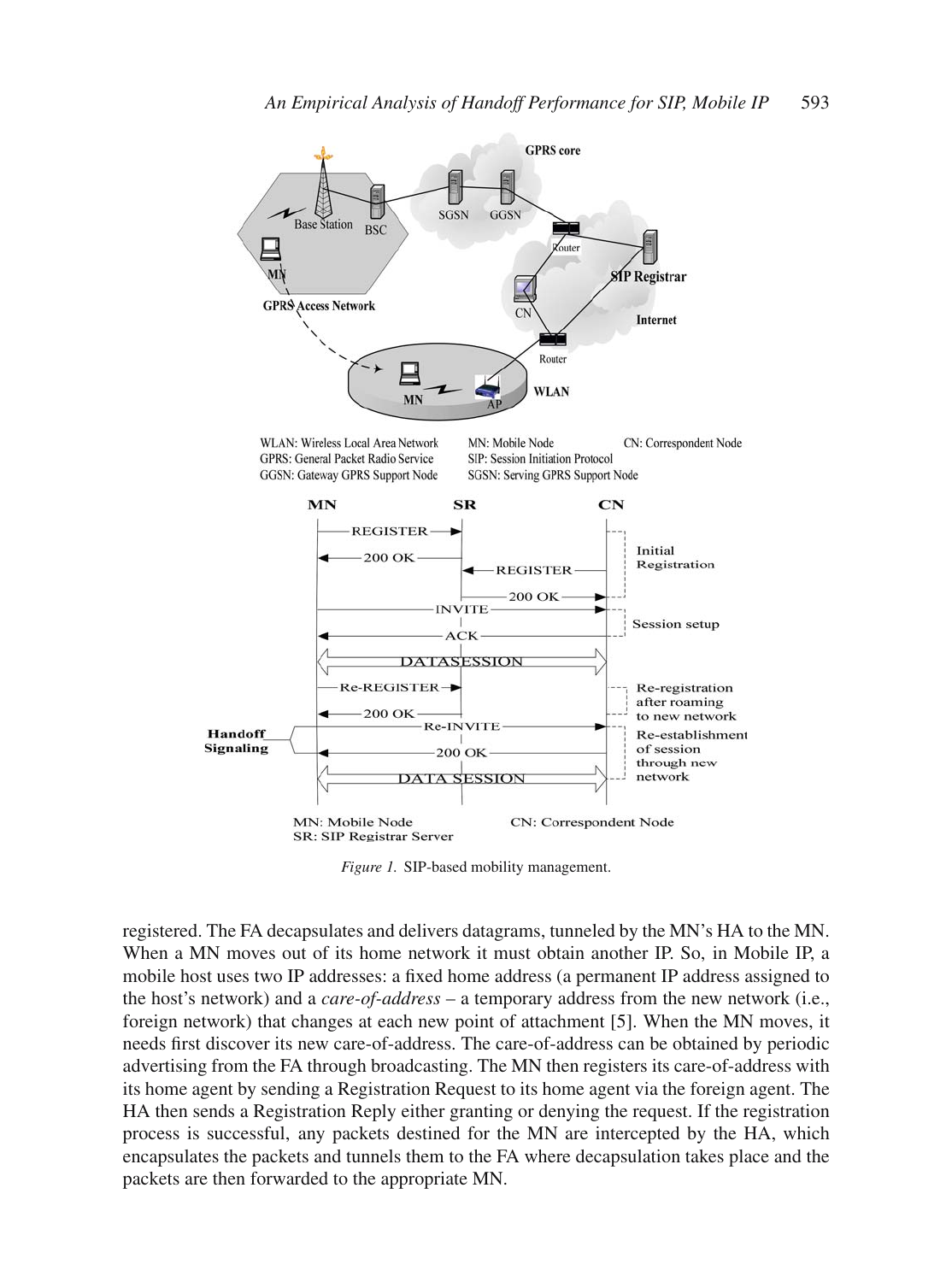

*Figure 2.* Mobile-IP-based mobility management.

#### 3.3. MOBILITY WITH STREAM CONTROL TRANSMISSION PROTOCOL (SCTP)

The SCTP [29] is a reliable, connection-oriented transport protocol that operates over a potentially unreliable connectionless packet service, such as IP. Before peer SCTP users can send data to each other, a connection must be established between two endpoints. This connection is called an association in SCTP context. A cookie mechanism is employed during the initialization of an association to provide protection against security attacks. Figure 3 shows a sample SCTP message flow. An essential property of SCTP is its support for multihomed nodes, i.e., nodes that can be reached under several IP addresses (multihoming). Multihoming allows two endpoints to set up an association with multiple IP addresses for each endpoint. This built-in support for multi-homed endpoints can utilize the redundancy in network, and allow high-availability applications to perform switchover to an alternate path without interrupting the data transfer during link failure situations [1].

If a client is multi-homed, it informs the server about all its IP addresses with the INIT chunk's address parameters. An extension to the SCTP called mSCTP (Mobile SCTP) also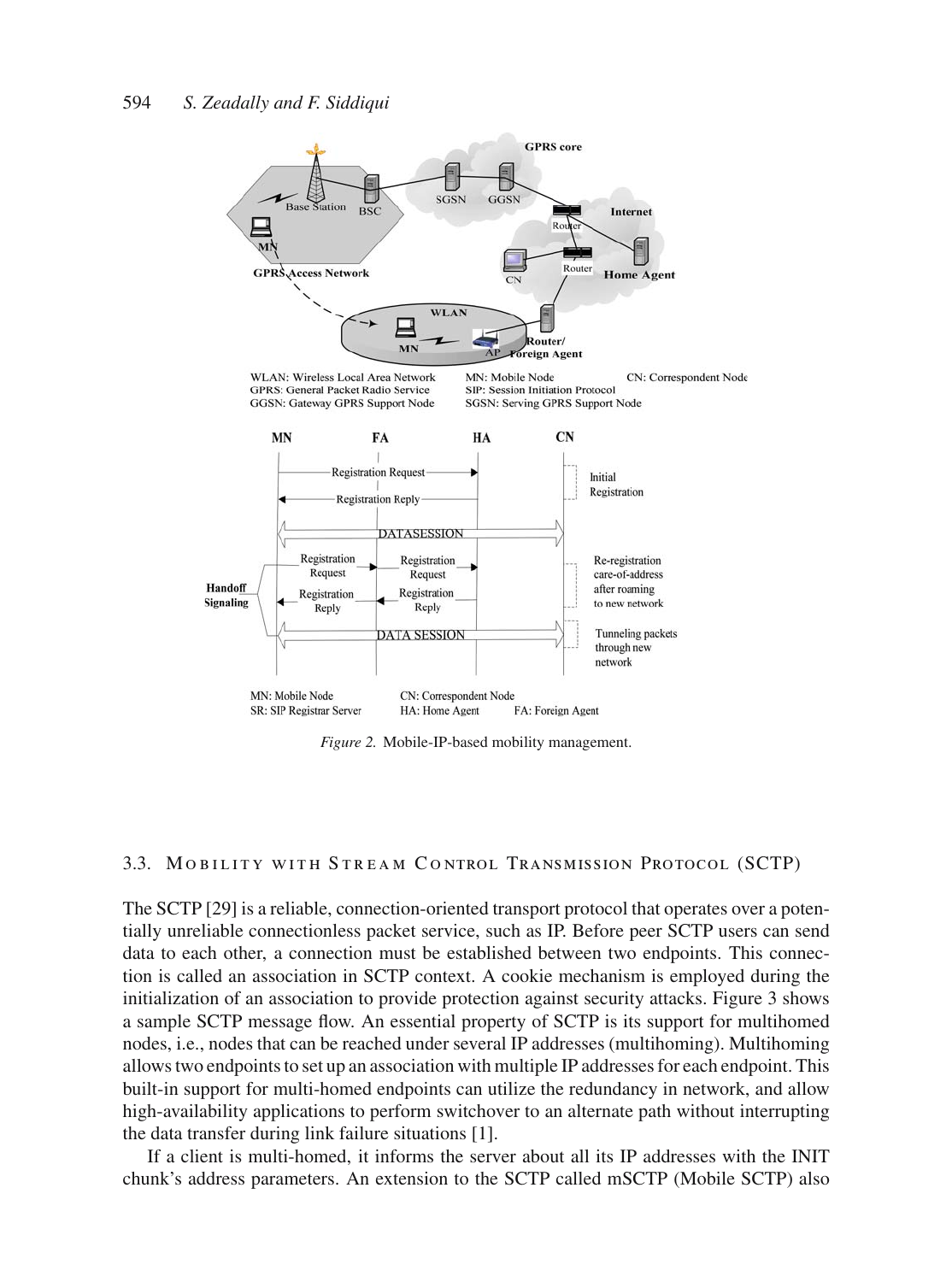

*Figure 3.* SCTP-based mobility management.

allows dynamic addition and deletion of IP addresses from an association, even if these addresses were not present during association startup. This feature of SCTP is used to support mobility of hosts across different networks.

#### **4. Performance Evaluation of SIP, Mobile IP, and SCTP**

#### 4.1. EXPERIMENTAL NETWORK TESTBED

We conducted experimental measurements to determine the handoff delay experienced while roaming across different wired/wireless networks. The handoff tests were conducted for each of the mobility protocols: SIP, Mobile IP, and SCTP.

Figure 4 shows the experimental testbed we used to conduct the handoff measurements. The setup consists of a DELL laptop (client machine) equipped with three Network Interface Cards (NICs): a built-in Natsemi Ethernet NIC (100 Mbps), a built-in Orinoco WLAN NIC (11 Mbps) and an external PCMCIA GPRS Sierra Wireless aircard 750 (144 Kbps). The Ethernet interface (eth0) of the client machine is connected to a 100 Mbits/sec switch that connects to the external IP network (Internet). The WLAN interface  $(wlan0)$  of the client machine is associated with a WLAN access point, which is in turn connected to the router for Internet access. The GPRS interface (ppp0) is associated with a T-Mobile GPRS base station, which connects to the Internet via the GPRS core network. In order to use the GPRS network, we purchased a GPRS data plan subscription from the T-Mobile service provider [30]. Other components of the testbed include a SIP Registrar server, a HA, and a FA.

The client (MN) and the server (CN) machines were loaded with Redhat [22] 9.0 Linux operating system and used a kernel version of 2.4.20-8. For SCTP-based mobility tests, a user-level implementation of SCTP called Sctplib-1.3.1 [28] was used. For Mobile-IP-based tests, a Mobile IP user-level implementation called Dynamics [19] from Helsinki University of Technology was used. SIP-based mobility was tested by implementing a simple SIP user-agent client [25], a SIP user agent server and a SIP Registrar server using the SIP methods (INVITE, ACK, BYE, REGISTER, and CANCEL) described in RFC 3261 [23].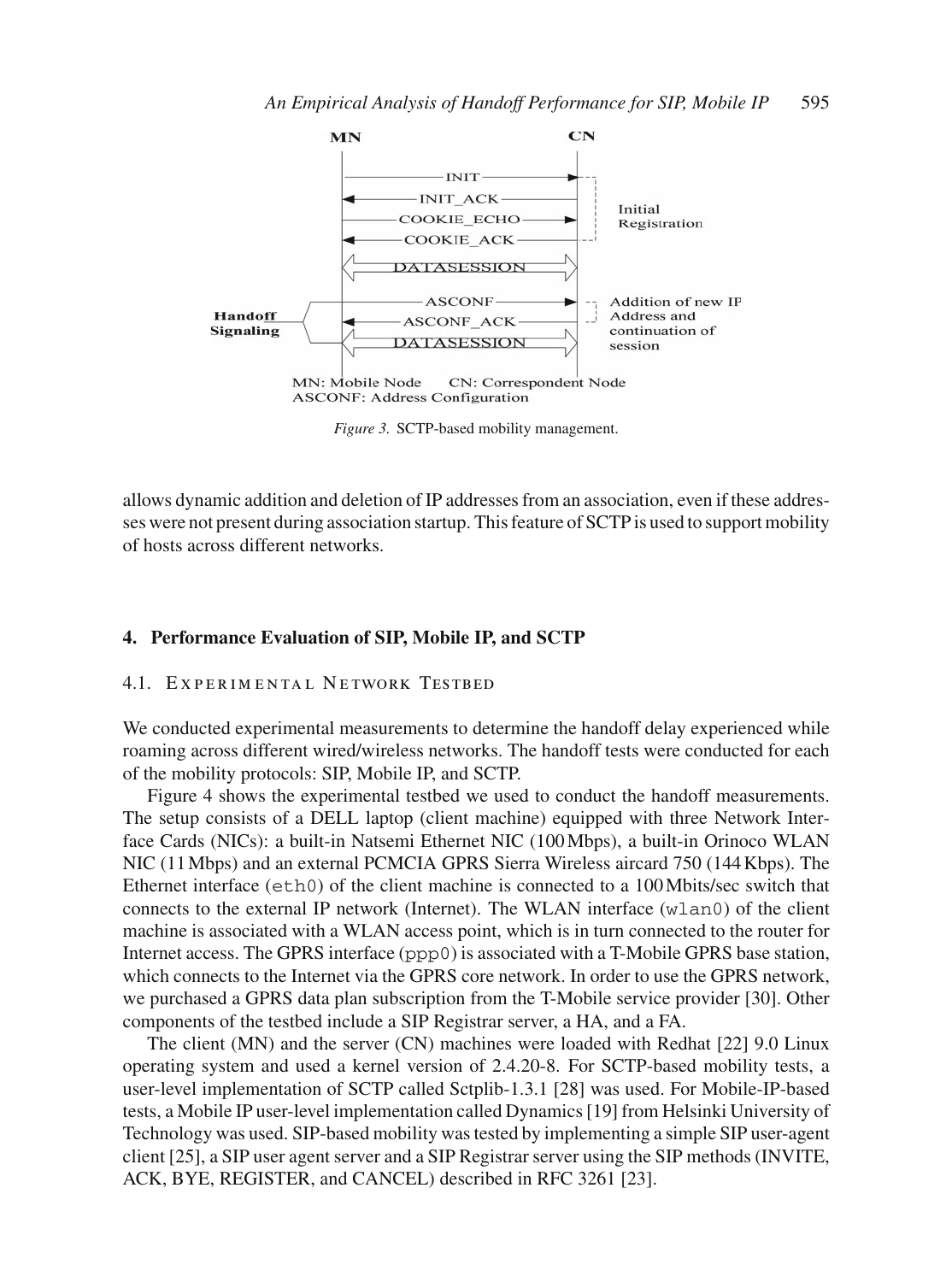

*Figure 4.* Experimental Testbed used for SIP, Mobile IP, and SCTP handoff performance measurements.

# 4.2. MEASUREMENT PROCEDURES AND PERFORMANCE METRICS

We measured the handoff delay experienced when roaming across three types of networks: Ethernet, WLAN and GPRS by implementing mobility protocols at the application (SIP), network (Mobile IP) and Transport (SCTP) layers.

In the case of SIP, we measured the handoff delay experienced by a Mobile Node in six different cases:

- GPRS to WLAN
- WLAN to GPRS
- Ethernet to WLAN
- WLAN to Ethernet
- Ethernet to GPRS
- GPRS to Ethernet

In the case of SCTP and Mobile IP, we measured the handoff delay in two different cases:

- Ethernet to WLAN
- WLAN to Ethernet

We used shell scripts to automatically deactivate one network interface and activate the other interface. The three network interfaces used were Ethernet (eth0), WLAN (wlan0) and GPRS (ppp0).

The performance metrics that we measured are as follows:

• **Total Handoff Delay**: The total handoff delay is the time difference between the last data packet received at the old network interface and the first data packet received on the new network interface. The total handoff delay includes the handoff time as well as the time taken for the first data packet to arrive from the CN to the MN after the MN has switched to the new network.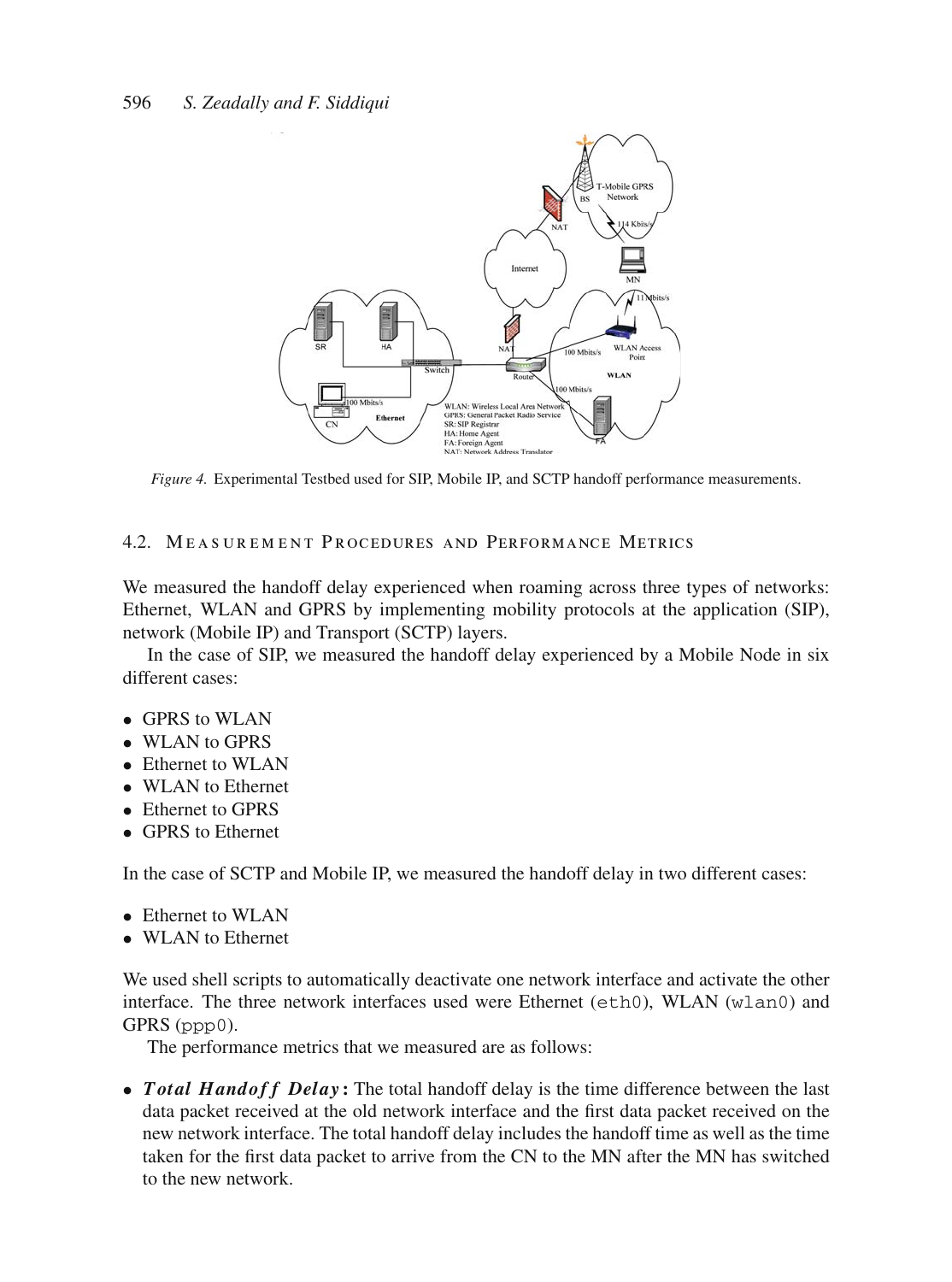- *Handoff Signaling Time*: The handoff signaling time is a measure of the time required to exchange signaling messages to execute a handoff. The number of signaling messages exchanged is different for each mobility management protocol.
- *Packet T ransmi ssion Delay a f ter handof f* **:**The packet transmission delay after the handoff is a measure of the transmission time of a packet from the CN to the MN after the MN has moved to a new network.

All the above measurement tests were conducted while the mobile node was downloading a file from the corresponding node.

The basic handoff implementation, using each protocol, involves the following steps:

- Step 1: Handoff decision: We used the unavailability of the current network to initiate a handoff to the new network.
- Step 2: Acquisition of IP address for the new network interface.
- Step 3: Exchange of handoff messages between various network entities.
- Step 4: Packet transmission/reception following handoff using the new network interface.

For the measurement tests performed, the *Total Handoff Delay* corresponds to the time consumed for the entire handoff process (steps 2 through 4), and the *Handoff Signaling Time* corresponds to step 3 of the handoff process. The*Packet Transmission Delay* following Handoff corresponds to step 4 of the handoff process.

For all tests conducted, we were primarily interested in measuring and comparing the Handoff Delays contributed by each mobility protocol (SIP, Mobile IP, and SCTP). Therefore, authentication was not implemented in our experiments. Moreover, different types of networks use different authentication techniques. For example, GPRS networks employ an International Mobile Subscriber Identity (IMSI) based authentication, while WLANs use various authentication protocols such as Extensible Authentication Protocol (EAP) [1], Protected Extensible Authentication Protocol (PEAP) [2], Lightweight Extensible Authentication Protocol (LEAP) [6], and others. Each of these authentication protocols contributes variable latencies. Hence, we have focused only on handoff performance results of the various mobility protocols without taking into account delays that are associated with authentication/re-authentication procedures during handoffs.

#### *4.2.1. SCTP and mobile IP issues for NAT traversal*

It was not possible to measure the handoff delay (for SCTP and Mobile IP) while moving from the GPRS network to the other networks (Ethernet and WLAN) and vice versa because the GPRS operator assigns a dynamic, private IP address to the Mobile Node. A dynamic IP address is one that is not manually specified and is not a permanent address. It is a temporary address that is dynamically configured using the Dynamic Host Configuration Protocol (DHCP). A private IP address is one that can be used by any machine and is therefore re-usable. However, private IP addresses are not routable over the public Internet. They are used in private networks due to the shortage of public, routable IP addresses. The range of IP addresses reserved for private use includes 10.0.0.0 – 10.255.255.255, 172.16.0.0 – 172.31.255.255, 192.168.0.0 – 192.168.255.255. Also, each Internet provider network employs a Network Address Translator (NAT) for providing Internet access to the internal nodes with private IPs and also for security purposes.

The problem with Dynamics implementation of Mobile IP is that it is not "NAT traversal" capable. When a Mobile Node moves to the GPRS network, it acquires a care-of-address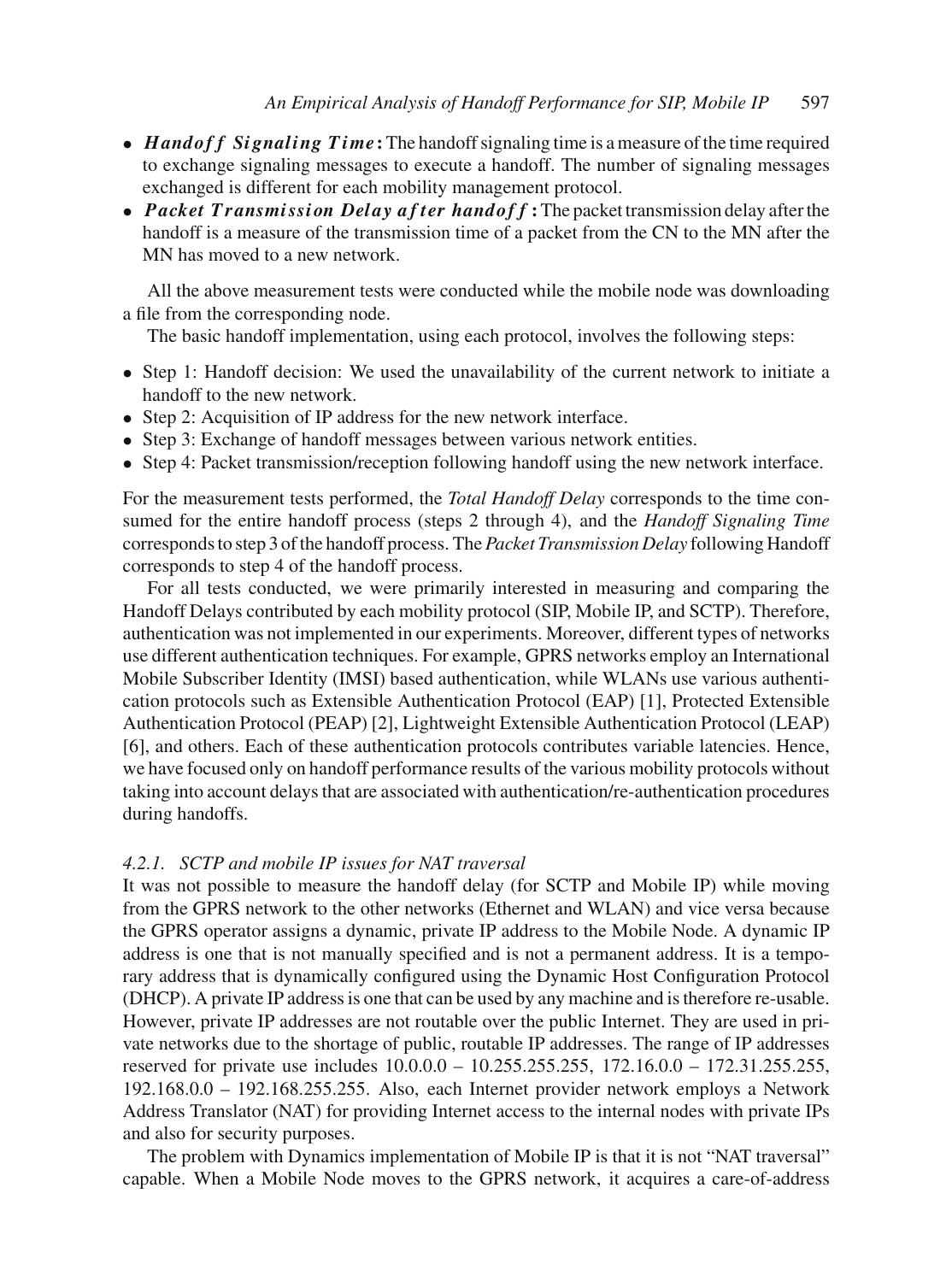

*Figure 5.* Total handoff delay for SIP, Mobile IP and SCTP.

(CoA), which is a private address. Then the Mobile Node sends a Registration Request to the HA to register its new CoA. However, at the NAT gateway, the private IP address of this packet (source IP address in the IP header) is replaced by the public IP address of the NAT gateway. When the Registration Request arrives at the HA, the HA detects that that the source address of the packet (which is the public address) is different from the CoA inside the Registration Request message (present in the Mobile IP header). As a result, the HA drops the request. Thus, in the case of the Dynamics, it is necessary to have a public, static IP address for the MN. Hence, handoffs involving the GPRS network could not be tested due to the assignment of a private IP.

In the case of SCTP, when the MN is located in the GPRS network and the CN is located on a different network, all packets from the MN have to pass through the NAT. SCTP has certain issues related to NATs. If Network Address Port Translation is used with a multihomed SCTP endpoint, then any port translation must be applied on a per-association basis such that an SCTP endpoint continues to receive the same port number for all messages within a given association. The NAT needs to understand this requirement to allow mobility support using SCTP. Since existing NATs are not designed to support SCTP, a NAT assigns a different port number when the SCTP association changes its primary address. The SCTP server does not accept the change in the port number and breaks the association. Thus SCTP cannot be experimented with a GPRS network employing a NAT that is not configured to support SCTP.

### **5. Analysis of Experimental Results**

In this section we present an analysis of the handoff performance obtained for the three mobility protocols. Figure 5 shows the total handoff delay obtained while roaming from Ethernet to WLAN and vice versa using SIP, Mobile IP, and SCTP. It is worthwhile mentioning that SIP, Mobile IP and SCTP operate at the application, network, and transport layers, respectively.

It can be observed from Figure 5 that the total handoff delay in either direction (Ethernet to WLAN and vice versa) is the lowest in the case of SCTP followed by SIP and is the highest in the case of Mobile IP. The total handoff delay is lowest for SCTP (31% lower compared to SIP and 55% lower compared to Mobile IP for WLAN to Ethernet handoff). The reason for the low handoff delay in the case of SCTP is because the SCTP client immediately adds the IP address of a newly discovered network to its list of available networks and also relays this information to the SCTP server. When a handoff is initiated due to the unavailability of the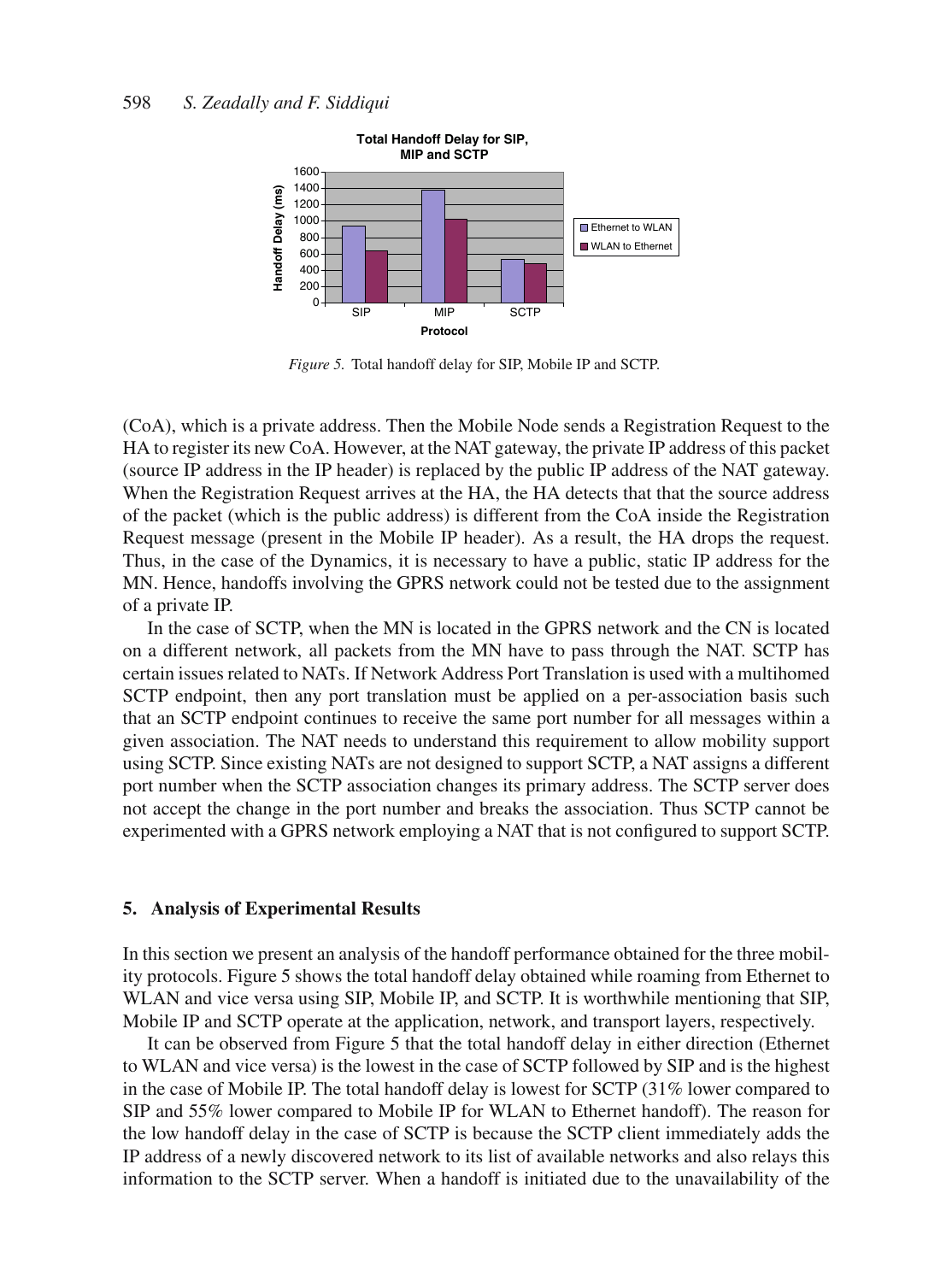| Protocol                | <b>Handoff Messages</b>                                     |
|-------------------------|-------------------------------------------------------------|
| <b>SIP</b><br>Mobile IP | Re-Register ACK<br>Registration Request, Registration Reply |
| <b>SCTP</b>             | <b>ASCONF DELETE IP</b>                                     |

*Table 1.* Components of Handoff Signaling: SIP, Mobile IP, and SCTP.

current network, the client sends an ASCONF\_DELETEIP message to the server (to remove the old IP address) and starts using the interface with the new IP address for data transmission. Thus, the handoff process with SCTP involves very few signaling messages thereby resulting in a low total handoff time. Table 1 lists the signaling messages exchanged for implementing handoffs using SIP, Mobile IP and SCTP.

In the case of SIP, when a handoff is initiated, the SIP client sends a Re-INVITE message to the SIP server using the new interface. After the SIP server acknowledges the Re-INVITE, the communication between the client and the server is continued. Thus, handoff delay in the case of SIP is the two-way delay involved in sending the Re-INVITE message and receiving an acknowledgement. We determine the handoff delay at the MN as the time difference between the last data packet received at the old network interface and the first data packet received at the new network interface. Thus, the handoff delay also includes the transmission time of the first packet following the handoff signaling. In the case of Mobile IP, the handoff involves a higher number of signaling messages compared to SIP and SCTP. Mobile IP requires the MN needs to send a Registration Request to the Foreign Agent that forwards the request to the HA. The Registration Reply is sent by the HA to the FA which then gets forwarded to the MN. Due to the high signaling overhead involved in the case of handoffs based on Mobile IP, the signaling time is also higher.

Figure 6 shows the handoff signaling time in the case of the SIP protocol when the MN moves across various networks. It can be observed that the signaling time is the highest when the MN makes a handoff to a GPRS network. The signaling time is comparatively lower when the mobile moves to the WLAN and is the lowest in the case of transition to an Ethernet network. We note that the low signaling delay associated with transition to an Ethernet network is probably because of Ethernet's lowest transmission latency. To confirm this explanation, we performed a simple test using Netperf [17] to determine the available bandwidth and the latency offered by each of these networks. As shown in Table 2, the latency incurred on the GPRS network is comparatively higher as compared to Ethernet and WLAN. This accounts for the high-handoff signaling delay when the MN moves to the GPRS network. We also observe (from Figure 6) that there is a  $41\%$  reduction in the handoff signaling time in the case of SIP when compared to Mobile IP (for handoff to a WLAN) and a  $60\%$  decrease in the handoff signaling time in the case of SCTP as compared to Mobile IP.

Figure 7 shows the transmission delay incurred by packets arriving at the MN after the handoff. We observe that in the case of Mobile IP, we obtained highest packet transmission delay. As observed from Figure 7, there is a 47% decrease in the packet transmission delay in the case of SIP as compared to Mobile IP (in the case of handoff to a WLAN) and a 54% decrease in the packet transmission delay with SCTP as compared to Mobile IP (in the case of handoff to a WLAN). This is because, after handoff, packets from the CN to the MN have to be routed through the HA and the FA before they can reach the MN. This introduces additional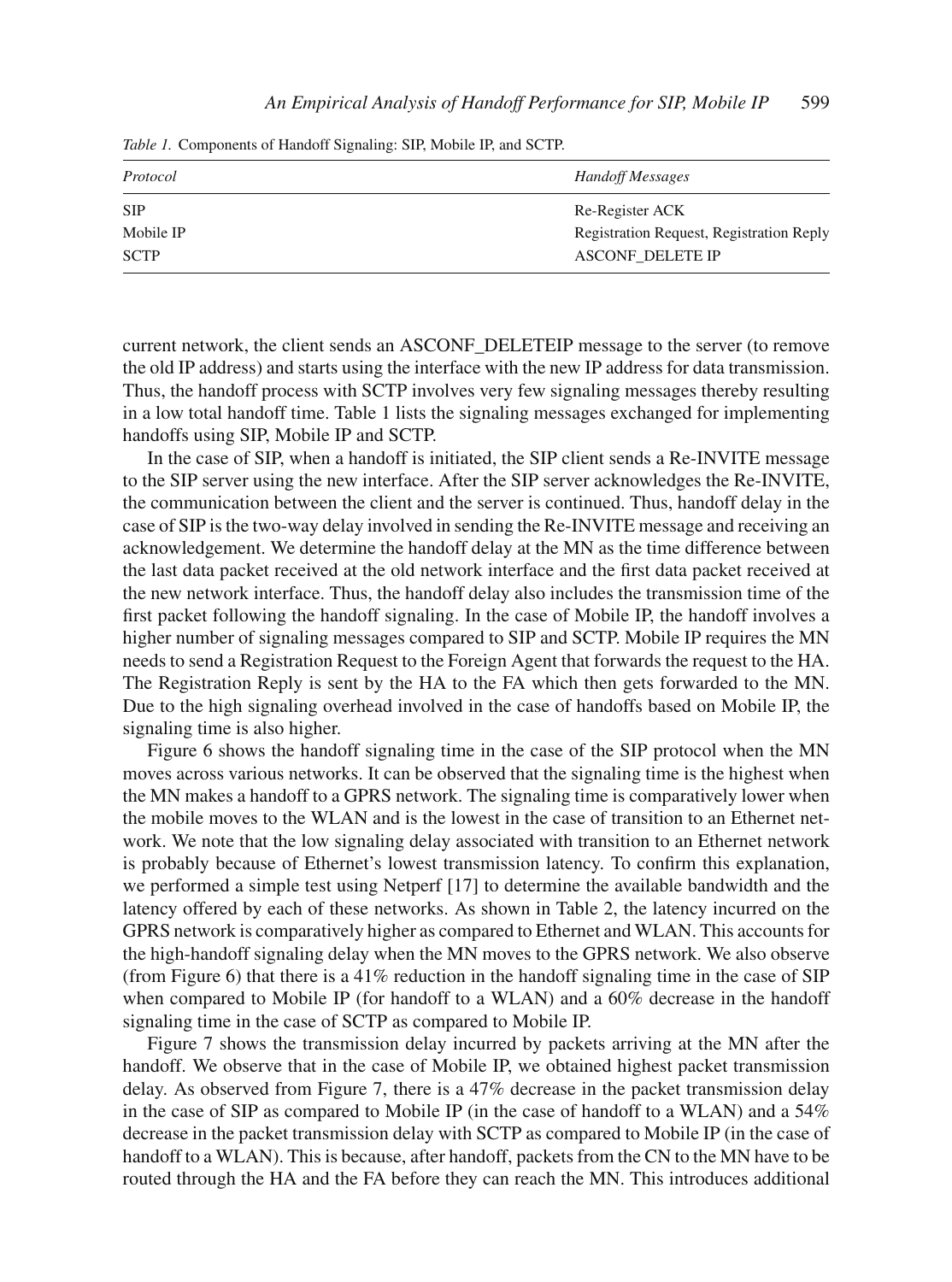# 600 *S. Zeadally and F. Siddiqui*



*Figure 6.* Handoff signaling time for SIP, Mobile IP, and SCTP.

*Table 2.* Network characteristics determined using Netperf

| Network Type | Link Speed  | Actual Measured Bandwidth | Average Latency (one-way) |
|--------------|-------------|---------------------------|---------------------------|
| <b>GPRS</b>  | 114 Kbits/s | 28.9 Kbits/s              | 891 milliseconds          |
| <b>WLAN</b>  | 11 Mbits/s  | 5.51 Mbits/s              | 61 milliseconds           |
| Ethernet     | 100 Mbits/s | 88.8 Mbits/s              | 36 milliseconds           |



*Figure 7.* Packet transmission delay after handoff.

delay in the transmission time. The packet transmission delay for SCTP and SIP is almost the same. In both of these cases, packets following handoff are sent directly from the CN to the MN. This results in a lower packet transmission delay for SIP and SCTP as compared to Mobile IP. It is worthwhile noting that the Mobile IP issue on routing packets through the HA and the FA is solved by *Route Optimization*, which involves sending binding updates to inform the CN of the actual location of the MN. However, route optimization has other problems [31] associated with it and has not been widely deployed in existing nodes and therefore the binding update function is generally not supported. This is the reason why we have only considered the base Mobile IP protocol implementation for our experimental evaluations.

#### **6. Conclusion**

In this paper we empirically compared the handoff performance of three of the most popular mobility protocols: SIP, Mobile IP and SCTP. We found that SCTP performs well both,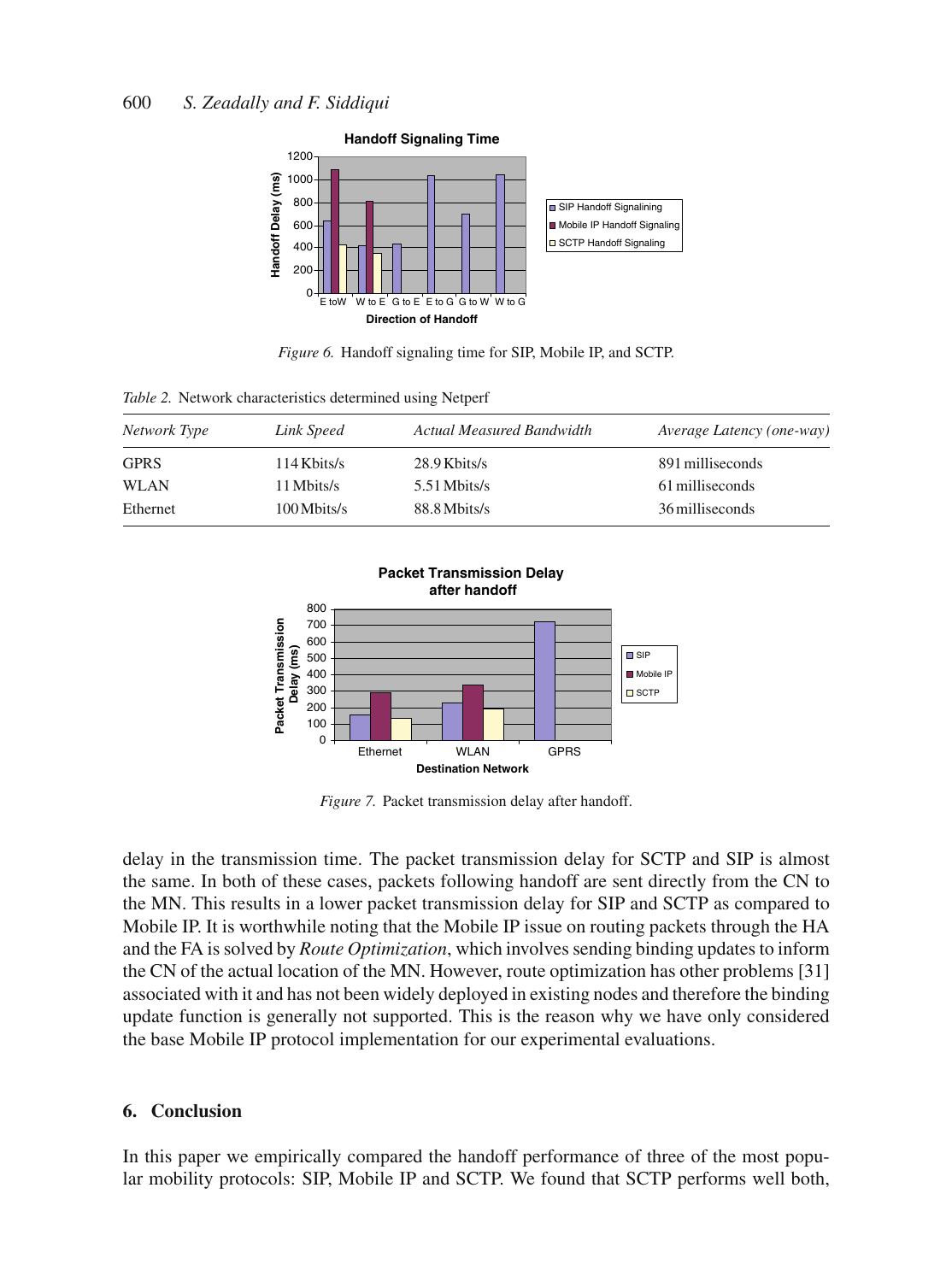in terms of handoff delay, as well as the packet transmission time after a handoff. The SIP protocol incurred a higher handoff delay compared to SCTP but the packet transmission time for packets after a handoff was almost comparable for the two protocols. Mobile IP incurred higher handoff delay as well as longer packet transmission time following handoff to a new network. However, Mobile IP keeps the change in the IP address completely transparent to the other end-system. In the case of SIP and SCTP, the change in the destination IP address has to be conveyed to the node at the other end. SCTP-based mobility is however completely transparent to the application, but with SIP, applications need to be aware of mobility. Furthermore, SCTP can be used in scenarios where a mobile client initiates a session with a fixed server. In order to support peer-to-peer services (for example involving mn at both communicating ends) SCTP needs to be used with additional location management schemes.

We also discussed some issues related to the deployment of Mobile IP and SCTP over networks using private IP addresses and NATs. Mobile IP and SCTP are not capable of operating in networks with NAT mechanisms. Since many network operators use NATs in their networks, it is crucial to extend these protocols to enable them to operate across heterogeneous domains. One method that can be used to enable this feature is to use UDP encapsulation in each of these protocols. Since most NATs are already designed to provide support for UDP packets, encapsulating SCTP packets inside UDP can make SCTP operate across NATs belonging to different network domains. However, this would introduce additional encapsulation-decapsulation delays.

### **7. Future Work**

Our future research efforts will focus on the design of a solution for handoff management, that is, not specific to a single layer of the network protocol stack, but exploits a cross-layer design to achieve seamless handoffs across heterogeneous networks. We plan to implement a mobility middleware that performs handoffs using the information from various layers (such as link quality information from layer 2, QoS information from layer 4, etc.) of the protocol stack and deployable across existing network infrastructures.

Other recent works that have investigated techniques aimed at reducing handoff latency include Seamoby [7], Hierarchical Mobile IPv6 (HMIPv6) [27], and Host Identity Protocol (HIP) [15]. Recently, the IEEE 801.21 (Media Independent Handover) [16] Working Group has also undertaken the task of addressing mobility issues related to performing seamless handoffs across heterogeneous access technologies such as 802.11, 802.16, 802.3, and cellular networks.

#### **Acknowledgments**

This work was supported by grants from Sun Microsystems (Palo Alto) (EDUD-7824-000145- US), Microsoft Corporation (Seattle), and Ixia Corporation (Calabasas). We are grateful to the anonymous reviewers for their suggestions and comments which helped to improve the quality and presentation of this paper.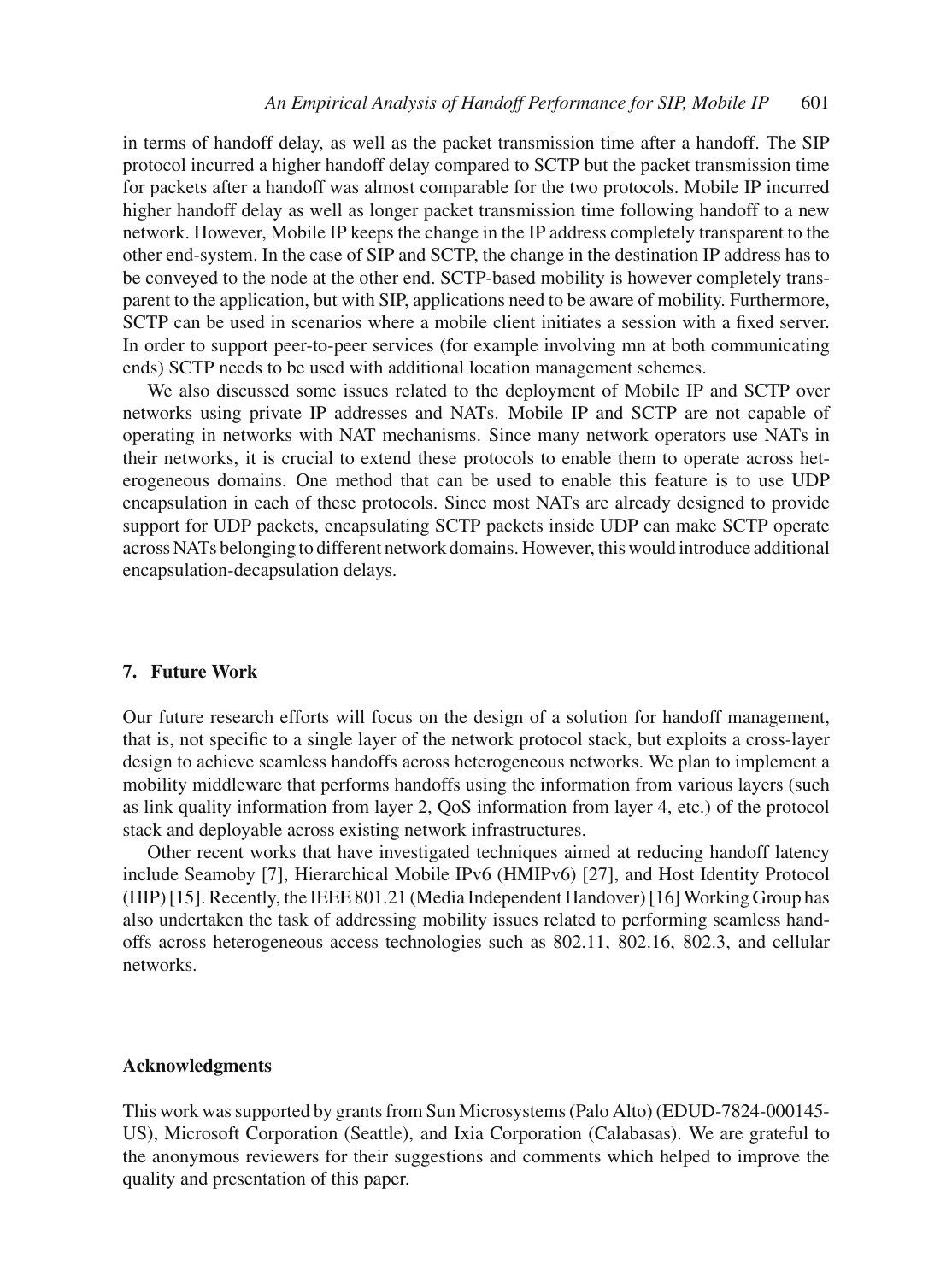#### **Appendix- List of Acronyms**

BNF: Backus-Naur Form; CN: Correspondent Node; CoA: Care-of-Address; DHCP: Dynamic Host Configuration protocol; EAP: Extensible Authentication Protocol; FA: Foreign Agent; GPRS: General Packet Radio Service; GSM: Global System for Mobile Communication; HA: Home Agent; IETF: Internet Engineering Task Force; IMSI: International Mobile Subscriber Identity; IP: Internet Protocol; LAN: Local Area Network; LEAP: Lightweight Extensible Authentication Protocol; MN: Mobile Node; MSCTP: Mobile Stream Control Transmission protocol; NAT: Network Address Translation; NIC: Network Interface Card; PEAP: Protected Extensible Authentication Protocol; SCTP: Stream Control Transmission Protocol; SIP: Session Initiation Protocol; TU: Transaction User; WLAN: Wireless Local Area Network.

#### **References**

- 1. B. Aboba and D. Simon, "PPP EAP TLS Authentication Protocol", RFC 2716, 1999.
- 2. H. Andersson, S. Josefsson, G. Zorn, and B. Aboba, "Protected Extensible Authentication Protocol", Internet Draft October 2001, http://tools.ietf.org/html/draft-josefsson-pppext-eap-tls-eap-01.txt.
- 3. "Backus-Naur Form", http://www.cacs.louisiana.edu/∼mgr/404/burks/foldoc/99/9.htm.
- 4. N. Banerjee, S. Das, and A. Acharya, "SIP-Based Mobility Architecture for Next Generation Wireless Networks", in *Proc. of the third IEEE International Conference on Pervasive Computing and Communications*, pp. 181–190, 2005.
- 5. F. Chiussi, A. Khotimsky, and S. Krishnan, "Mobility Management in Third-generation all-IP networks", *IEEE Communications Magazine*, Vol. 40, No. 9, pp. 124–135, 2002.
- 6. Cisco et al., "Cisco LEAP Protocol Description", http://lists.cistron.nl/pipermail/cistron-radius/2001-September/ 002042.html, 2001.
- 7. Context Transfer, Handoff Candidate Discovery, and Dormant Mode Host Alerting (seamoby), http://www.ietf.org/html.charters/OLD/seamoby-charter.html.
- 8. W. Eddy, "At What Layer Does Mobility Belong", *IEEE Communications Magazine*, Vol. 42, No. 10, pp. 155–159, 2004.
- 9. H. Fathi et al., "On SIP Session Setup Delay for VoIP Services Over Correlated Fading Channels", *IEEE Transactions on Vehicular Technology*, Vol. 55, Issue: 1, pp. 286–295, 2006.
- 10. R. Fracchia et al., "A WiSE Extension of SCTP for Wireless Networks", in *Proc. of IEEE International Conference on Communications*, Vol. 3, pp. 1448–1453, 2005.
- 11. S. Fu and M. Atiquzzaman, "SCTP: State of the art in research, products, and technical challenges," *IEEE Communications Magazine*, Vol. 42, No. 4, p. 64–76, 2004.
- 12. J. Funasaka et al., "A Study on the Primary Path Switching Strategy of SCTP", in *Proc. of Autonomous Decentralized Systems*, pp. 536–554, Beijing, China, 2005.
- 13. S. Gokhale and J. Lu, "Signaling Performance of SIP-based VoIP: A Measurement-based Approach", in *Proc. of the Global Telecommunications Conference*, Vol. 2, pp. 761–765, Tampa, Florida, USA, 2005.
- 14. E. Hernandez and A. Helal, "Examining Mobile IP Performance in Rapidly Mobile Environments: The Case of a Commuter Train", in *Proc. of 26th IEEE Local Computer Networks (LCN'01)*, FL, 2001, pp. 365–372.
- 15. "Host Identity Protocol", http://www.ietf.org/html.charters/hip-charter.html.
- 16. "IEEE 802.21 Template", http://www.ieee802.org/21/.
- 17. R. Jones, Netperf, http://www.netperf.org.
- 18. S. Liu et al., "Collaborative SCTP: A Collaborative Approach to Improve the Performance of SCTP over Wiredcum-Wireless Networks", in *Proc. of the 29th Annual IEEE International Conference on Local Computer Networks*, pp. 276–283, Providence, Rhode Island, USA, 2004.
- 19. Mobile IP, Dynamics Implementation, http://www.cs.hut.fi/Research/Dynamics.
- 20. T. Park and A. Dadej, "OPNET simulation modeling and analysis of enhanced Mobile IP", in *Proc. of Wireless Communications and Networking Conference*, Vol. 2, pp. 1017–1024, Providence, Rhode Island, USA, 2003.
- 21. C. Perkins, "Mobile Networking through Mobile IP", *IEEE Internet Computing,* Vol. 2, No. 1, pp. 58–69, 1998.